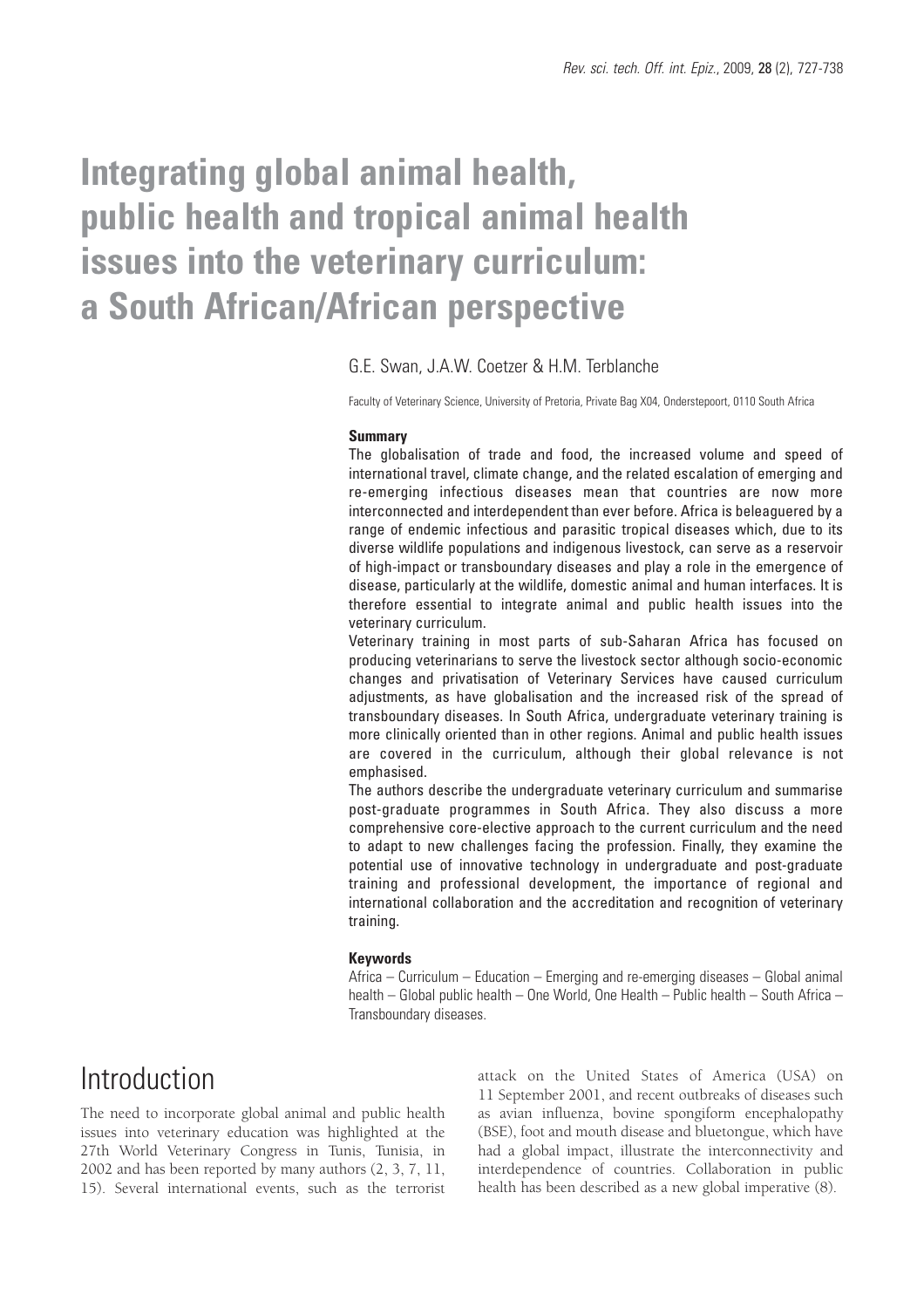Protecting the health of animals and people throughout the world is essential in protecting the health of any one country, due to:

- the increasing volume and speed of international travel
- globalisation of the food supply
- increasing trade in animals and animal products
- the threat of bio- or agroterrorism on global security

– the escalation of emerging and re-emerging infectious diseases caused by global climate change

– the more intensive interface of wildlife, domestic animals and humans

- increasing urbanisation
- the increased access to and distribution of information.

Veterinarians contribute to global animal and public health in the areas of:

– food security and safety (including protecting against the development of antimicrobial resistance)

– prevention and control of emerging and transboundary diseases (including zoonoses)

- disease surveillance
- global health security
- environmental health
- basic and applied medical research (2, 11, 15).

There is unprecedented opportunity for veterinary engagement and leadership in the area of global health issues, as well as increasing responsibility, due to the current public awareness of and focus on food safety, the high visibility and memory of recent epidemics of highimpact diseases (e.g. avian influenza, bluetongue, foot and mouth disease and BSE), and concerns over the environment, biodiversity and biosecurity (11, 12). The essential criteria or characteristics of a global veterinarian have been described by Brown *et al.* (2) (Table I).

Global issues affecting animal and human health are as relevant in Africa as in any other developed and developing country, although the priorities may differ, not least among individual countries in Africa. Russell (14) reported that, based on presentations made at the 27th World Veterinary Congress in Tunis in 2002, a dichotomy exists between developing and developed countries. He concluded that developing countries remain focused on inadequate food supply, whereas developed countries are more concerned about newly emerging food-borne pathogens. The global spread of transboundary diseases and emerging pathogens not only represents a direct threat to human populations, in both developed and developing countries, but also to livestock sectors and therefore to food security. For the purposes of this article, references to transboundary, emerging, re-emerging, and high-impact diseases will

concentrate on veterinary educational perspectives on tropical animal health.

### **Table I**

### **A list of the essential criteria and characteristics of a global veterinarian**

Compiled by Brown *et al.* (2)

#### **List of criteria and characteristics of a global veterinarian**

Intercultural communication abilities Knowledge of disease surveillance technologies, including diagnostic tests

Familiarity with transboundary diseases

Familiarity with infectious zoonotic diseases and bio-threat agents of concern Knowledge of effective prevention and control strategies for animal and human health priority diseases Understanding of world agricultural systems Understanding of world trade and international health regulations

Educated perspectives on trade and policy

Awareness of international organisations

Comprehension of globalisation of the food supply

Ability to work effectively as part of a multidisciplinary team

Interpersonal skills and flexibility

### General remarks on veterinary education in Africa

Veterinary education in Africa dates back to 1827, with the establishment of a school of veterinary medicine in the north-west of the Egyptian Delta (www.cu.edu.eg). There are presently 46 veterinary schools on the African continent, including 21 in sub-Saharan Africa. With the exception of the faculties in Cairo, Egypt (1827); Pretoria, South Africa (1920); and Khartoum, Sudan (1938), all African veterinary schools were established after 1960. The original veterinary faculties in Africa were established as a result of prevailing devastating livestock diseases such as rinderpest, East Coast fever and African horse sickness, and the urgent need for their control.

Veterinary education in Africa has been modelled after British, French, Portuguese, Belgian, North American and Italian systems (13). Training in most schools has concentrated on producing veterinarians to serve the livestock sector, with most veterinarians originally being employed by the state (9). The curricula were, and, in many cases, still are, primarily focused on training a veterinarian who is able to:

– recognise disease and initiate efficient animal disease control

- apply effective treatment to diseased animals
- enhance animal welfare
- safeguard human health.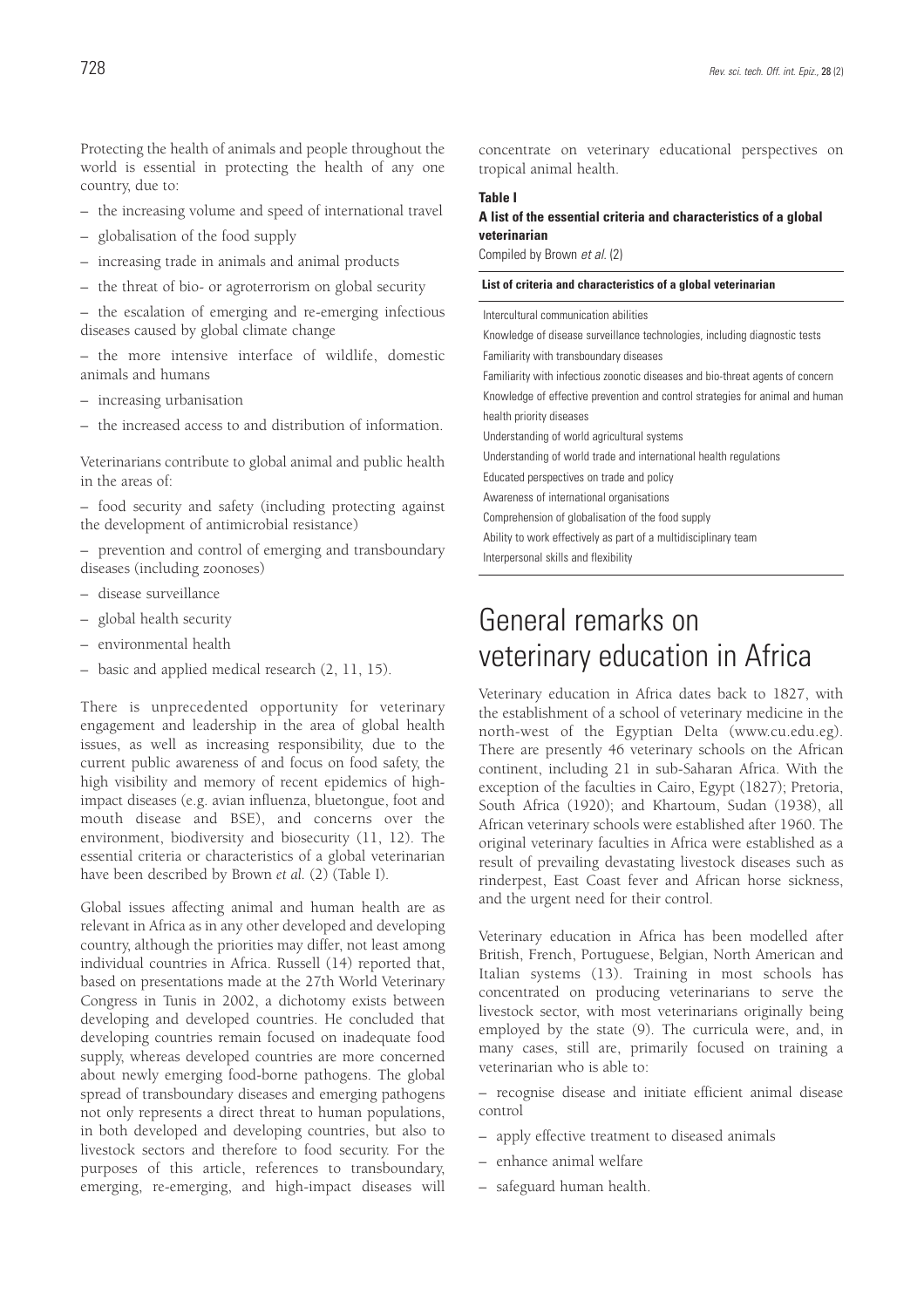Most veterinary curricula in east and southern Africa extend over five to six years; are primarily discipline-based, covering the basic traditional pre-clinical, para-clinical and clinical subjects, and produce a 'generalist veterinarian' (6).

Adjustments of curricula in veterinary faculties in sub-Saharan Africa have been made primarily because of socioeconomic reasons and the increased privatisation of Veterinary Services (4). Veterinary curricula have also been amended to accommodate crucial developments in certain veterinary fields, such as:

- international animal health
- veterinary public health
- food safety
- the spread of high-impact and transboundary diseases.

In addition, changes have been made to provide for additional training in food quality control and wildlife production and management. However, continuing curricular review and structural reforms are constrained by political inaptitude, the current low level of funding and inadequate investment in most sub-Saharan faculties.

The capacity for post-graduate training in most African schools is also limited, due to the lack of available financial resources and facilities, and the difficulty in recruiting and retaining academic staff. A regional Master of Science (MSc) programme that had been planned between veterinary faculties in countries in the South African Development Community (SADC) (Mozambique, South Africa, Tanzania, Zambia and Zimbabwe) (4) was, finally, not implemented, due mainly to a lack of sustainable financial commitments from these universities.

# Veterinary training in South Africa

Veterinary training in South Africa was established in 1920, at what is today known as the Onderstepoort Veterinary Institute (OVI), and remained under the management of the OVI until 1973, when it was fully incorporated into the University of Pretoria. This faculty was the only facility responsible for veterinary training in South Africa until 1980, when a second faculty was established within the Medical University of Southern Africa (MEDUNSA). In 1999, the MEDUNSA veterinary faculty was amalgamated with the original faculty at the University of Pretoria to form the current faculty.

The amalgamated faculty continues to use the facilities at the Onderstepoort campus of the University of Pretoria. It is a medium-sized faculty, consisting of:

- five academic departments
- a modern veterinary academic hospital
- a teaching animal unit
- two research centres
- well-developed support systems
- student accommodation
- a total of 113 academic and 241 support staff.

In addition to undergraduate veterinary training, the faculty offers a two-year veterinary nursing diploma and a wide range of post-graduate programmes (Table II), as well as continuing development opportunities. The faculty presently trains 530 veterinary students, 78 veterinary

#### **Table II**

**Post-graduate programmes in the Faculty of Veterinary Science of the University of Pretoria, South Africa**

| <b>Degree</b>         | <b>Programmes</b>                                                                                                                                                                                                                                                                                                                                                                                                           | <b>Duration</b> |
|-----------------------|-----------------------------------------------------------------------------------------------------------------------------------------------------------------------------------------------------------------------------------------------------------------------------------------------------------------------------------------------------------------------------------------------------------------------------|-----------------|
| BVSc (Hons)           | Combination of 3-4 modules                                                                                                                                                                                                                                                                                                                                                                                                  | 2-3 years       |
| MMedVet*              | Anaesthesiology; Bovine medicine; Cattle herd health; Clinical laboratory diagnostics; Diagnostic imaging; Equine medicine;<br>Equine surgery; Laboratory animal science; Ophthalmology; Pathology; Pharmacology; Pig herd health; Poultry diseases;<br>Small-animal medicine; Small-animal surgery; Small stock herd health; Reproduction; Toxicology; Veterinary ethology;<br>Veterinary public health; Wildlife diseases | 4-6 years       |
| Taught Master's **    | Veterinary industrial pharmacology; Veterinary tropical diseases                                                                                                                                                                                                                                                                                                                                                            | 1-2 years       |
| Research Master's *** | Anatomy and physiology; Companion-animal studies; Para-clinical sciences; Production-animal studies;<br>Veterinary tropical diseases                                                                                                                                                                                                                                                                                        | 1-2 years       |
| PhD                   | Anatomy and physiology; Companion-animal studies; Para-clinical sciences; Production-animal studies;<br>Veterinary tropical diseases                                                                                                                                                                                                                                                                                        | 3-5 years       |

Allows automatic registration as a specialist in South Africa

\*\* Consists of course work and a dissertation. The programme in veterinary tropical diseases is primarily web-based and consists of a number of career paths (laboratory-oriented career path, veterinary field services and general practice)

\*\*\* Consists of a dissertation only

BVSc: Bachelor of Veterinary Science

MMedVet: Master's in Veterinary Medicine

PhD: Doctor of Philosophy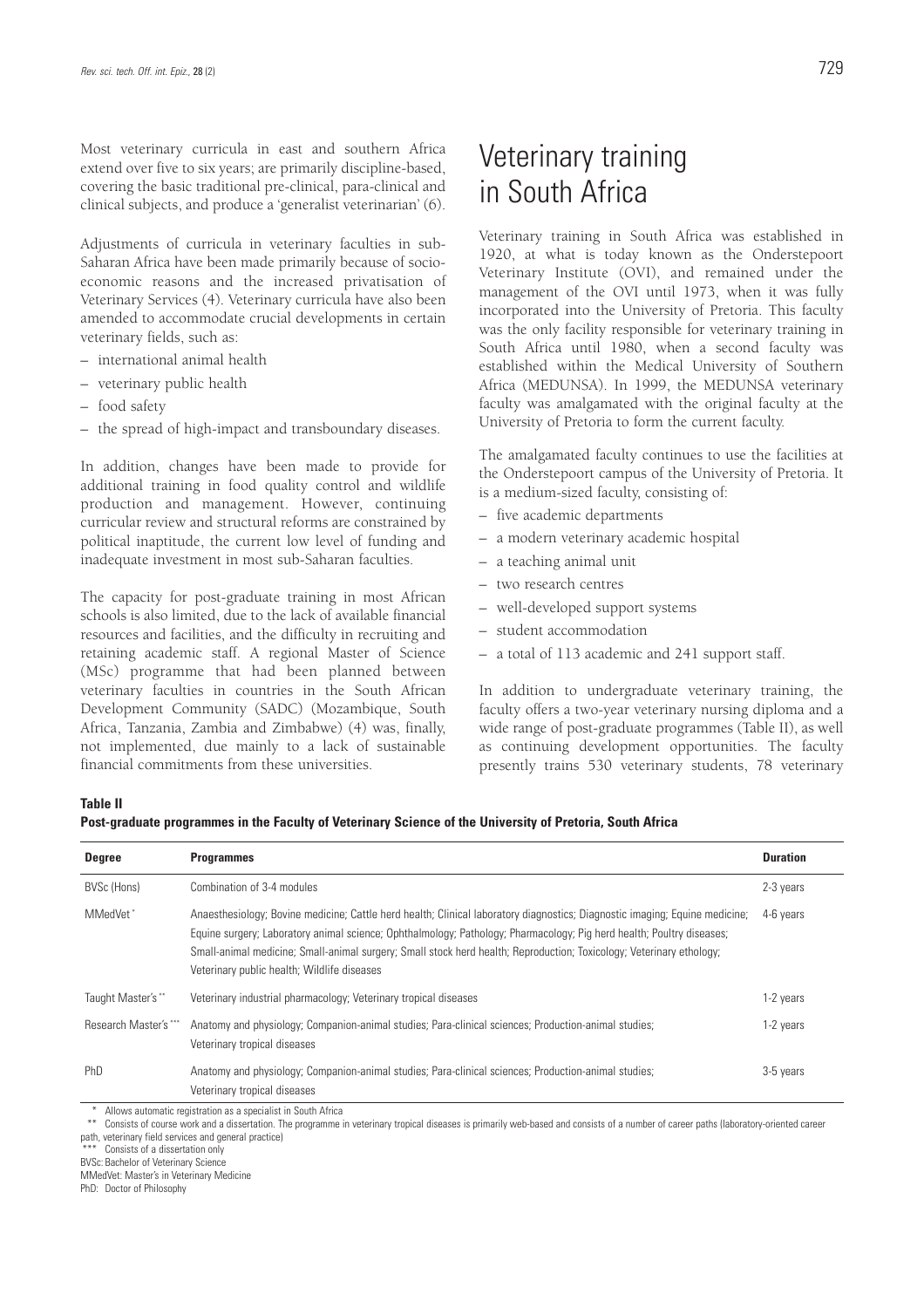nurses, 23 veterinary Honours students, 166 MSc students and 55 Doctor of Philosophy (PhD) students, and admits 135 veterinary students and 45 veterinary nursing students to its undergraduate programmes each year.

The format of undergraduate veterinary training in South Africa has always comprised a general first year in basic sciences, followed by a number of years of specific veterinary training, aimed at producing a generalist or omni-competent veterinarian. The programme changed in duration over time from five to five-and-a-half years (in 1976) to six years (from 1996 to 1997). During the latter change, a matrix of discipline and species approaches was also introduced.

A major structural change was implemented in 2003, with the introduction of a pre-requisite three-year Bachelor of Science (BSc) degree in veterinary biology, followed by a four-year Bachelor of Veterinary Science (BVSc) degree. In this system, the majority of the animal science components, veterinary physiology and some veterinary anatomy, together with farm-animal behaviour and animal handling and welfare, are dealt with in the pre-requisite programme. The four years of veterinary training are essentially the same as the last four years of the six-year programme. Experiential training covering a full year has been a hallmark of the training programme since 1976. A restructuring of the curriculum to provide for a shortened, single degree structure, with a core-elective emphasis, is currently under way.

At the inception of veterinary training in South Africa, the undergraduate veterinary curriculum focused primarily on producing veterinarians for state Veterinary Services and research. It was only in the mid-1950s that training was redirected towards private veterinary practice, where it has remained until today. All aspects of animal health in companion and production animals and, to a lesser extent, in wildlife, are covered through the curriculum, which deals with:

– the aetiology and life cycle of parasites

– the epidemiology, pathogenesis, clinical signs, pathology, diagnosis and differentiated diagnosis, treatment, control and prevention of (in the main) locally important parasitic, infectious and nutritional diseases

- toxicoses
- animal welfare
- animal production.

Diseases of wildlife and aspects of management of wildlife and exotic species are predominantly dealt with as elective modules. Students are exposed to experiential training in laboratory, clinical, field and population health work. Veterinary drug control and the prudent use of antimicrobial drugs is part of their pharmacology training. Public health, including zoonoses, food safety, quality assurance, epidemiology, laboratory animal practice, animal welfare and veterinary extension, is mostly taught in the penultimate year of study. The final-year curriculum is still primarily based on the traditional training in meat inspection and milk safety, sample collection and analysis, and the relevant legal requirements. This involves a total of three weeks of clinical rotations at abattoirs, dairy farms, milk-processing plants and the veterinary public health laboratory at the faculty. The learning outcomes are focused on the concept of the Hazard Analysis and Critical Control Point (HACCP) system and a 'stable-to-table' food safety approach. The final year also includes elements of food processing, international criteria for chemical and drug residues and environmental safety.

Community engagement has become a core academic output of the University of Pretoria since 2007. In this regard, the Faculty of Veterinary Science is in the process of establishing two community clinics, one located in an urban developing community, including squatter dwellings, and the other in a rural developing community, located at the interface between wildlife, domestic animals and humans. Both clinics are intended to provide the full scope of veterinary services, including animal and human health, in these communities and to prepare students for an impending year of compulsory veterinary community service after graduation. Involvement in the community allows opportunities for applied research projects at postgraduate level and the testing of new information communication technologies, such as mobile devices, with the aim of uplifting the community and assisting in providing veterinary support.

### Perspectives on global health

The delivery of Veterinary Services is increasingly being accepted as a global public good, mainly through the initiatives of the World Organisation for Animal Health (OIE).

This not only places the veterinary profession under public scrutiny for its role in promoting animal health and safeguarding human health, but also requires it to recognise, since this is a world of shared risks and common opportunities, the realities of mutual dependence and growing interconnectivity. Although veterinary training in most faculties in Africa, including South Africa, has been adapted to deal with some aspects of globalisation, global health education *per se* does not formally form part of the curriculum.

Veterinary education of the highest quality provides training that meets the needs of a particular society and remains relevant to changing national, regional and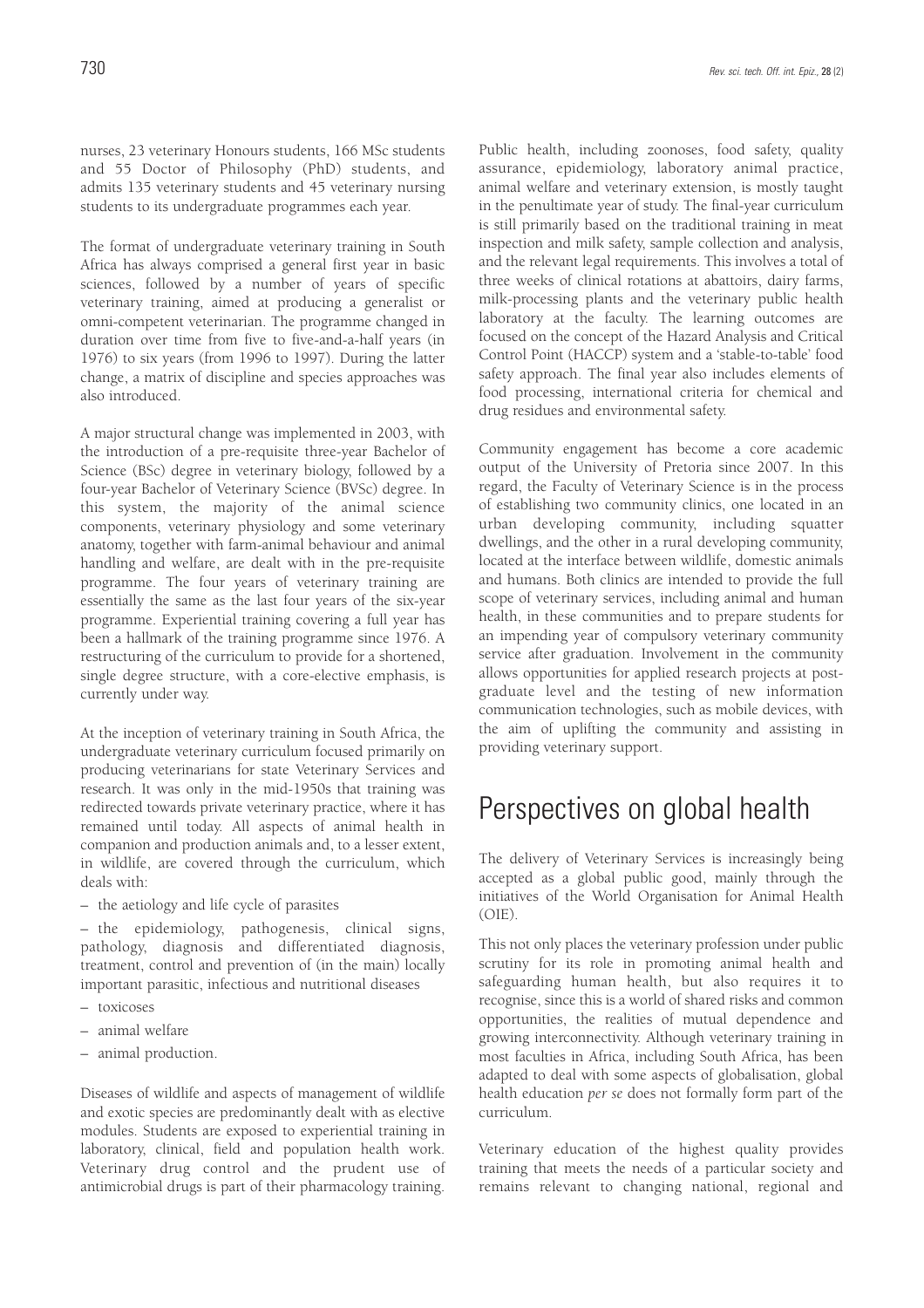international expectations. The recommendations of the Millennium Development Goals (MDG) in Africa Steering Group 2008 (10), as well as the Comprehensive Africa Agricultural Development Programme, as developed by the New Partnership for Africa's Development and the African Union, provide a framework for the needs of veterinary training in Africa for the immediate future and beyond. The principal millennium goals applicable to veterinary education are:

– the eradication of extreme poverty and hunger (MDG1)

– combating human immunodeficiency virus (HIV)/acquired immunodeficiency syndrome (AIDS), malaria and other diseases (MDG6)

– ensuring environmental sustainability (MDG7)

– developing a global partnership for development (MDG8).

Agriculture has been identified as central to reducing poverty and hunger and to accelerating growth in Africa.

Educational perspectives that encompass the millennium goals and deal with global health issues are considered below. The authors propose that general global health issues should be included as part of the core programme of veterinary training. In addition, it is believed that more advanced and specialised training should become part of the elective undergraduate programme while being dealt with in greater detail in post-graduate training and research. Although it may appear that world health issues are not relevant to companion animal practice, several examples have been reported in which small-animal veterinary practices, including exotic animal practices, have been instrumental in identifying the introduction of a foreign disease into a country (15).

### Transboundary, emerging and re-emerging diseases

Wildlife serves as a reservoir of infectious and parasitic diseases for both livestock and humans, due to the geographical overlapping of animals, people and vectors and the trade in meat and exotic animals for food and as companion animals (1, 11). Most emerging human diseases have originated from animal reservoirs. The global spread of these emerging pathogens, including throughout Africa, is facilitated by:

- climate change
- population growth
- expanding urbanisation and crowding

– increased movement of both people and animals, due to international travel and trade, civil war, famines and other human-made or natural disasters.

Diseases are re-emerging for similar reasons, but also as the result of antimicrobial resistance.

Disease outbreaks can spread rapidly, causing enormous losses to human health and livelihoods. Parasitic and infectious diseases (including viral, bacterial and fungal) account for more than 20% of human deaths and 25% of morbidity, disproportionately affecting the poor and reducing life expectancy in some sub-Saharan African countries (1). In sub-Saharan Africa, livestock farming contributes up to 25% of the gross national product across the region, with 12 of the 15 major epidemic animal diseases in the world being prevalent in Africa. Consequently, animal diseases can cause substantial socioeconomic losses and constraints in Africa. These diseases also represent important transboundary animal disease threats, particularly with the creation of transfrontier wildlife conservation areas in various parts of Africa (Fig. 1).

Bio- and agroterrorism are aimed at provoking economic, social and political destabilisation and chaos and, ultimately, at undermining confidence in legitimate governments (15). The endemic infectious diseases of Africa are a potential source of most of the major zoonotic bio-terror agents. Although many of the important endemic, emerging and re-emerging diseases are dealt with in the current undergraduate veterinary curricula of sub-Saharan Africa, their importance in the context of global animal and human health is not generally emphasised.

Global health issues are more successfully integrated into post-graduate programmes. A primarily web-based MSc degree programme in veterinary tropical diseases is offered by the Department of Veterinary Tropical Diseases in the Faculty of Veterinary Science in South Africa. The



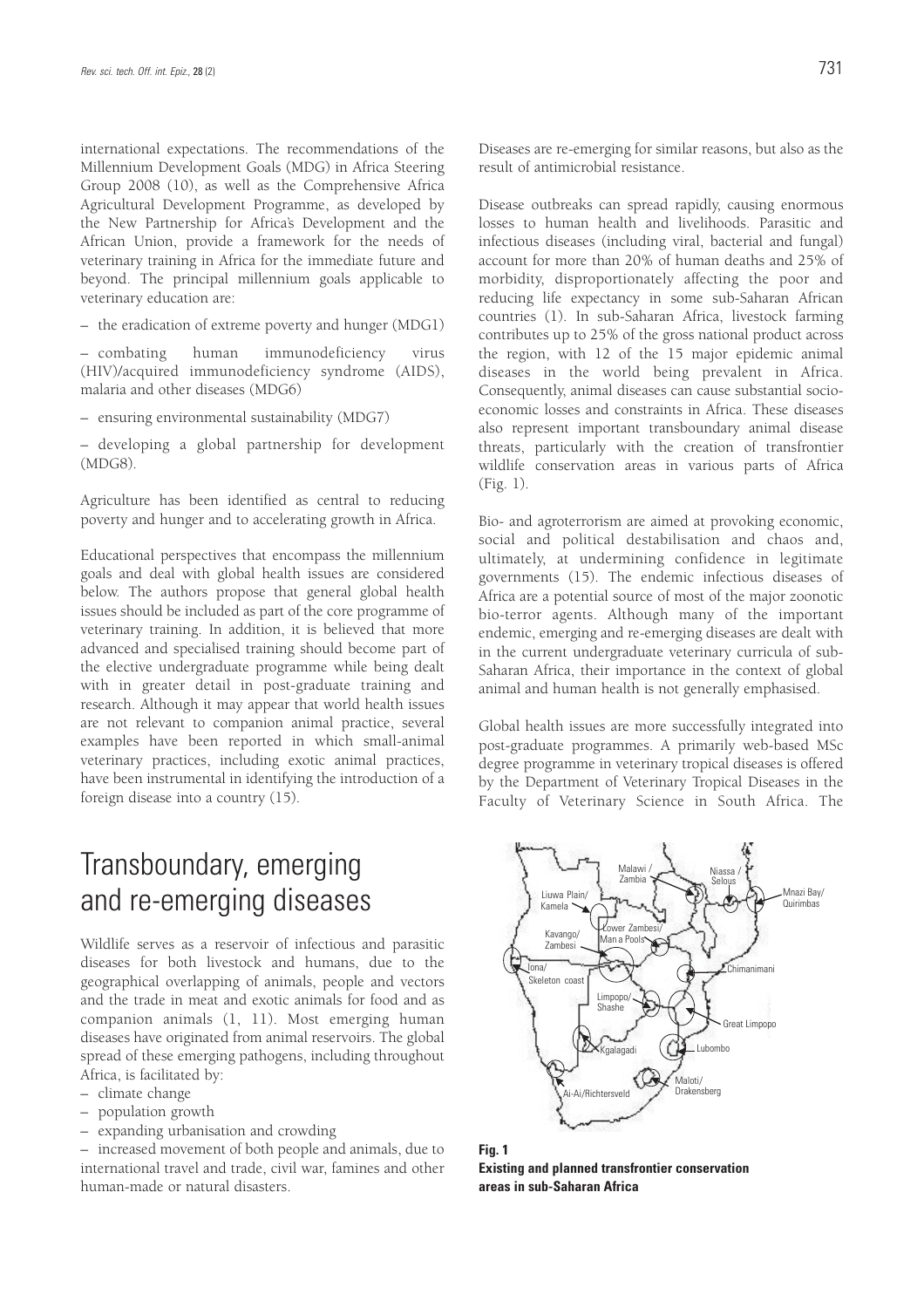programme is structured so that the student can achieve a qualification in a specific field of study (a career path) by selecting appropriate elective modules. The following career paths are catered for (see Table II):

*a*) laboratory-oriented careers in microbiology or parasitology

*b*) veterinary field services

- *c*) general practice in:
- wildlife
- mixed cattle and wildlife
- mixed companion animals and equids
- mixed production animals.

This degree programme deals with all the high-impact diseases listed by the OIE, and other important infectious and parasitic diseases of livestock and wildlife that are of global importance. It is therefore of great value, not only to learners from developing countries, where these diseases often form the greatest barrier to socio-economic development, but also to those from the developed world. In the developed world, many of the high-impact diseases have been eradicated, often at great cost, but nevertheless still pose a distinct threat, because of the increased international trade in animals and their products.

### Public health

Food security and safety, together with the control of zoonotic diseases, traditionally form the main pillars of veterinary involvement and veterinary education in public health in South Africa, as stated above. This includes the HACCP system, a systematic scientific approach to the identification, evaluation and control of the various steps in food production and processing, used to prevent foodborne illnesses and ensure food safety. The spread of foodborne disease has been made worse by the globalisation of the food supply and intensified food production industries in developing countries. It is envisaged that these subjects will remain part of the core curriculum in the new veterinary undergraduate programme in South Africa.

The need for an international veterinary public health strategy, involving appropriate veterinary education, has been greatly strengthened by the following developments:

– the globalisation of trade and food

– the increase in the volume of international travel and value of tourism

– environmental degradation and loss of biodiversity

– the need to contain the development of antimicrobial resistance

– pandemics arising from animal reservoirs

– the potential for the use of zoonotic agents by bioterrorists.

Veterinary training in global public health issues is currently only offered as part of a specialist Master's programme, i.e. the MMedVet (Veterinary Public Health) in South Africa. This course includes:

– basic comprehension of the globalisation of the food supply

– an understanding of world agricultural systems

– an understanding of world trade and international health regulations

– awareness of the international agencies involved in food safety

– awareness of the use of risk analysis procedures

– competency in disaster and emergency management procedures, such as the Food and Agriculture Organization of the United Nations (FAO) tactical management of transboundary diseases.

It is proposed that an elective in veterinary public health be developed as part of the new undergraduate curriculum in South Africa, which would include some of these global features. A web-based programme in veterinary public health, using appropriate distance-learning technology, is needed to provide training opportunities and continuing education to veterinarians and para-veterinary professionals involved in the public health field, both regionally and nationally.

### Convergence of animal, human and environmental health

Much overlap exists in the pre-clinical training of health care professionals, with similar standards in public health services for humans and animals. Recurring threats of zoonotic disease have created the need for a convergence of animal and human health training and provision. Veterinary education in Africa should promote the collaboration of animal and human health professionals, to more effectively address the public health needs caused by disease, particularly the emerging and re-emerging zoonotic diseases and those that occur at the human–animal interface. There is also a growing recognition by the public and the public health community at large that human and animal disease surveillance systems should be integrated as much as possible, to provide more effective disease prevention and control (11). This is the primary objective of a current initiative by a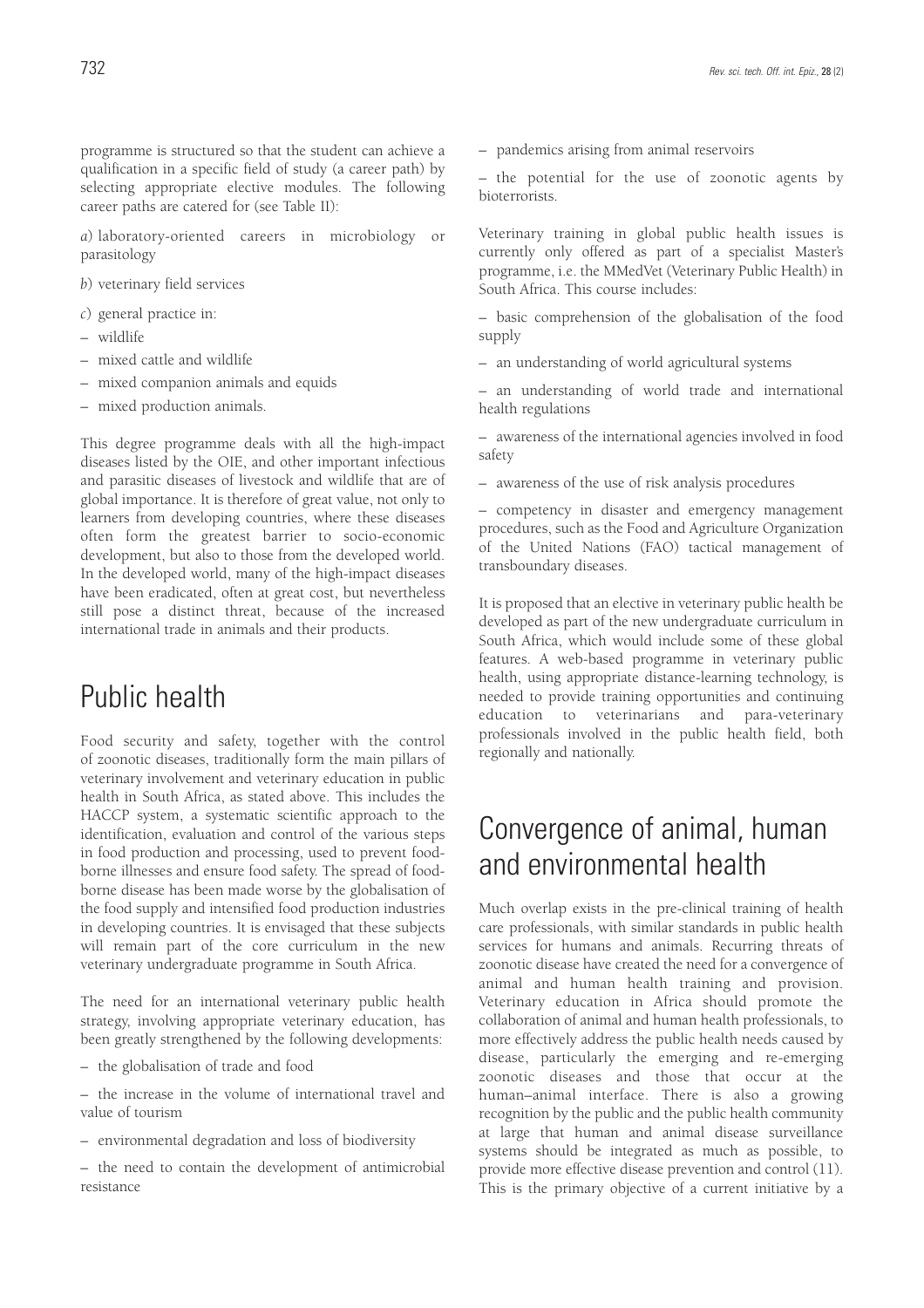consortium of research and academic institutions in the SADC to develop a Southern African Centre for Infectious Diseases Surveillance. Its goals are:

– to improve regional capacity to detect, identify and monitor infectious diseases of humans, animals and plants, and their interactions

- to support the 'One World, One Health' approach
- to promote intersectional collaboration
- to strengthen the research capacity of institutions.

# **Perspectives** on leadership, interpersonal and teaching skills

Veterinary education in global matters involves preparing students to interact successfully with people from different cultures and backgrounds, work as part of a multidisciplinary team, and acquire the required leadership and interpersonal skills (7). This is best achieved through opportunities to work with and lead people at a national, regional and international level. Regional and international experience can be provided through staff and student exchange programmes. Memoranda of understanding with leading regional and international veterinary training institutions could form the basis of such exchange programmes. The University of Pretoria, and its veterinary faculty in South Africa, currently has a number of such agreements with a range of universities, both regionally and internationally, allowing ample opportunity for South-South-North and South-North collaboration. Such memoranda need to be actively managed and monitored to achieve the desired bilateral objectives in veterinary education and research.

In South Africa, the existing undergraduate veterinary programme, which prohibits formal student exchanges, due to logistical constraints, is currently under review. One of the objectives of the new programme is to provide the opportunity for students to acquire global exposure through exchange programmes.

At the post-graduate level, it is imperative to develop a training strategy to support capacity building for scientists, so that they can initiate, contribute to and address the health research agendas of their own communities, as well as those at regional and international levels. This training should not only focus on technical, interpersonal and leadership skills but also on the other 'softer academic skills', such as project and financial management, grantmanship, managing change and the institutional management of partnerships and collaboration networks.

Information communication technology (ICT) creates new opportunities for information to be more freely shared throughout the world and for educational information to be presented in a modern teaching format. These new technologies, when applied in a blended teaching mode, also enhance the learning environment and experiences of both undergraduate and post-graduate students, as well as of those who enrol for continuing professional development. It is essential that academic staff and students be trained to use ICT that can be applied to e-learning.

## Accreditation and recognition of veterinary training

According to Edwards (5), society expects all veterinary qualifications to be of an equivalent standard and that all graduates will achieve similar basic competencies. However, in reality, there seem to be significant disparities in the levels of veterinary training received in different regions. These disparities are particularly evident between developed and developing countries, with higher standards being employed by the major accrediting bodies. The challenge will be to develop and implement a global standard to enable recognition of veterinary competencies from around the world. It is envisaged that, in future, a country whose veterinary profession is not recognised internationally and which, as a result, cannot meet the criteria of the World Trade Organization Agreement on the Application of Sanitary and Phytosanitary Measures (the SPS Agreement) (16), may face potential trade barriers.

Some regional blocks of accreditation currently operate around the world, encompassing the major accrediting bodies based in the USA, Europe, the United Kingdom (UK) and Australasia. In 2002, representatives from those bodies met to examine the possibility of a system of global accreditation. This was followed by further global veterinary accreditation meetings in 2004 in the UK (London) and, in 2007, in Australia (Melbourne). The South African Veterinary Council (SAVC), which is responsible for registering veterinarians and paraveterinarians and setting the minimum requirements for veterinary training in South Africa, was invited to send representatives to participate in the meeting in Melbourne. An International Accreditors' Working Group, made up of representatives of all major accrediting bodies, including the SAVC, met in Chicago in October 2007 to develop recommendations for a proposed joint site visit to Murdoch University, the Division of Veterinary and Biomedical Sciences (Perth, Australia), in 2009.

A successful review of veterinary training at the Faculty of Veterinary Science, University of Pretoria, was conducted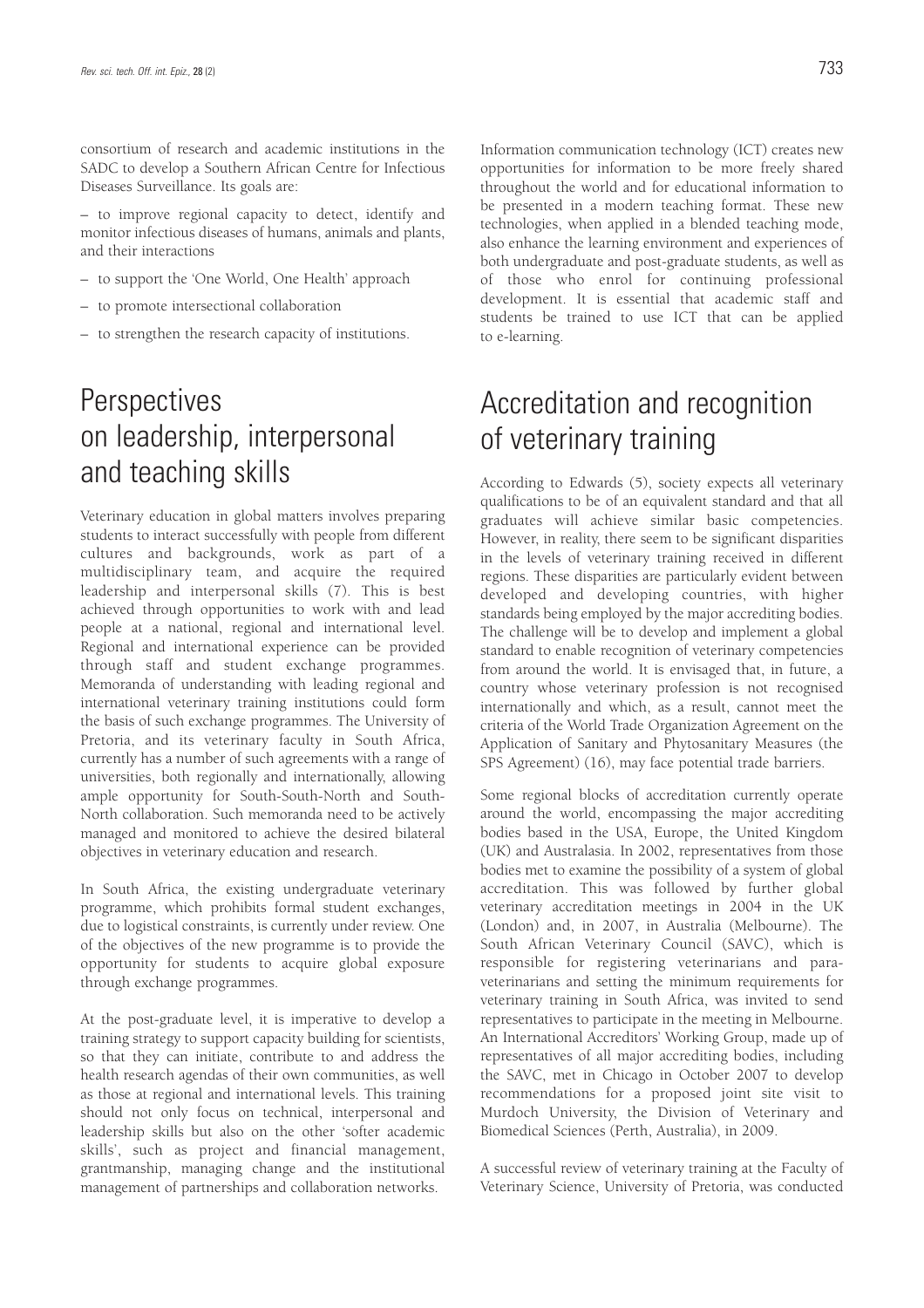on the basis of a self-evaluation report, prepared by the faculty, and a visit from a team appointed by the SAVC in May 2006. The self-evaluation was similar in design to that used by the European Association of Establishments for Veterinary Education, while the visiting team included external representatives from Africa, the Royal College of Veterinary Surgeons and the Australasian Veterinary Boards Council. The quality of veterinary training in South Africa is further monitored on an annual basis by the SAVC through the appointment of subject monitors, who scrutinise the content of and examinations in subjects selected by the SAVC. External examiners are also appointed by the University of Pretoria to oversee the quality of all examinations. To the knowledge of the authors, external examination is the only form of external review used by most other veterinary schools in sub-Saharan Africa.

The experience of the SAVC in licensing veterinarians and para-veterinarians, setting minimum standards for undergraduate and post-graduate veterinary specialist training, and accrediting and monitoring the quality of veterinary training in South Africa should be recognised and seized upon as an opportunity by other veterinary faculties in the SADC region (possibly throughout sub-Saharan Africa). Sharing this experience can serve as an interim arrangement while interested bodies collaborate on the establishment of a regional accreditation body, e.g. for southern and eastern Africa, within the next five years. This accreditation body would then take up the responsibilities of setting minimum standards of veterinary training and accrediting veterinary faculties in the region. The licensure of veterinarians and continued monitoring of the quality of education would remain the responsibility of the local regulatory council or authority, such as the SAVC.

It is undeniable that there are issues with veterinary training in Africa, principally the apparent disparities in the levels of undergraduate training received in various veterinary programmes within Africa, as well as in comparison with the training gained in developed countries, set against the expectation of society that all veterinary qualifications should be of equivalent value and ensure the same basic competencies. These issues will place the continent in a precarious position if a lower level of veterinary training is used as a potential trade barrier in future. It is unrealistic for the international community to expect that all faculties in Africa will be able to meet the full scope of envisaged global accreditation requirements, mainly as a result of socio-economic constraints and political priorities. This also applies to the Inter-state School for Veterinary Science and Medicine in Dakar. Moreover, the high level of veterinary clinical training in companion-animal medicine, which is common in the developed world, is not required in most parts of Africa. For these reasons, there is an urgent need to recognise and

develop regional centres of competence in veterinary fields that are not adequately covered or required in the veterinary curricula of most African countries. This will provide an opportunity for African veterinary students to acquire the broader training required at an international level. The excellent clinical facilities in South Africa, along with the veterinary academic hospital, which is of an international standard, could, for example, be recognised as a regional centre for clinical training, particularly in companion-animal treatment.

Meeting the needs of the full spectrum of undergraduate veterinary training becomes more difficult when there is only one veterinary faculty, which is responsible for all the veterinary training requirements of that country. It hampers the ability of that faculty to focus its training on particular specialised areas, in an attempt to use its capital and human resources more prudently. Ethiopia, Nigeria and Sudan are the only countries in sub-Saharan Africa with more than one faculty. In future, therefore, more attention needs to be given to developing new or existing veterinary facilities as regional centres of competence in specialised fields, such as:

- wildlife
- exotic species
- poultry health and production
- pig health and production
- aquaculture and fisheries.

While these fields are very important to most countries, they do not require large numbers of veterinarians to be trained each year. This system could also include centres of competence in specialised areas of public health and transboundary diseases that are unique to a particular country. Students in the region who select these fields could then be sent to the recognised competent facility for training, thus providing critical mass and concentration of effort. Alternatively, faculty staff competent in these fields could be shared by the different faculties.

This system would give faculties in the region an opportunity to specialise and be recognised by international bodies, such as the OIE and FAO. Regional centres of veterinary training within sub-Saharan Africa should also be developed to promote collaboration and interdependence, particularly in respect of global issues.

Regional centres of competence in post-graduate training can similarly be developed and recognised. However, it is envisaged that post-graduate programmes or modules will primarily be developed through international collaboration and partnerships. In such cases, it is imperative that these programmes be evaluated for their quality and that quality is assured at an international standard.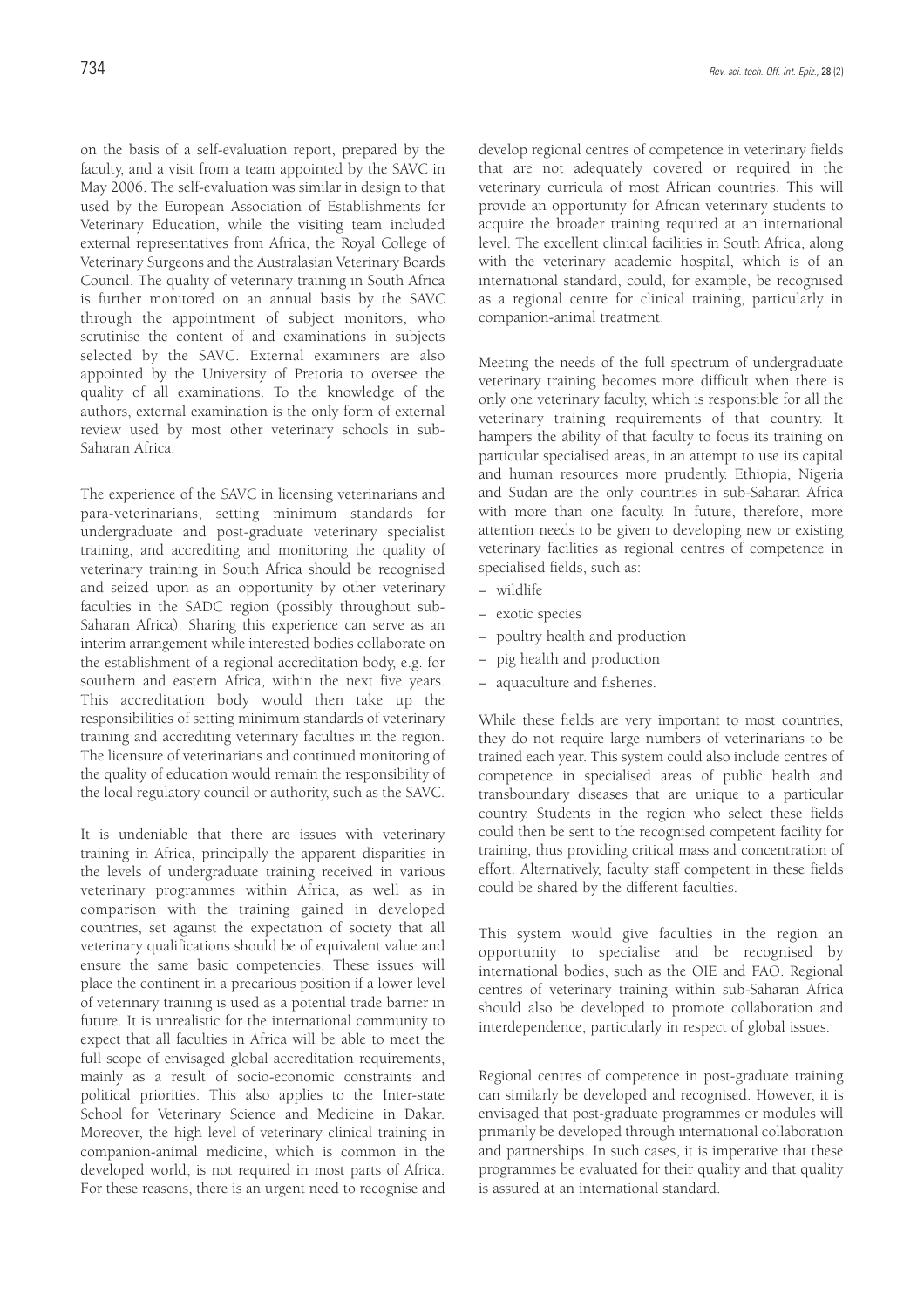### Conclusion

The acceptance of Veterinary Services as a global public good places the whole veterinary profession under public scrutiny for its role in promoting animal health and its responsibility to safeguard human health. Since the profession operates in a world of shared risks and common opportunities, the realities of mutual dependence and growing interconnectivity must be recognised. General, advanced and specialised training of veterinarians in global animal and public health issues in Africa is therefore essential. Training veterinarians to practise in a global environment requires a wide range of specialised knowledge, technical proficiency, intercultural communication abilities and interpersonal and leadership skills. To achieve these objectives, the authors propose:

– the use of innovative educational technology and teaching approaches

– the investigation of remote veterinary service systems, such as telemedicine

– the creation of opportunities for continuing education

– recognition of regional training centres

– increasing regional and global co-operation and partnerships in veterinary undergraduate and postgraduate training. m.

**L'intégration de la santé animale mondiale, de la santé publique et de la santé animale tropicale dans les programmes d'enseignement vétérinaire : la situation en Afrique et en Afrique du Sud**

G.E. Swan, J.A.W. Coetzer & H.M. Terblanche

#### **Résumé**

La mondialisation des échanges et de la production alimentaire, l'augmentation et l'accélération des déplacements internationaux, le changement climatique et la multiplication concomitante des maladies infectieuses émergentes et réémergentes font que les pays sont aujourd'hui bien plus liés les uns aux autres et interdépendants que par le passé. L'Afrique est frappée par un large éventail de maladies tropicales endémiques, infectieuses et parasitaires ; en raison de la diversité de ses populations d'animaux sauvages et des espèces autochtones d'animaux domestiques, ces maladies peuvent constituer une source importante de maladies transfrontalières aux conséquences extrêmement graves et jouer un rôle dans l'émergence de maladies nouvelles, particulièrement à l'interface entre la faune sauvage, les animaux domestiques et l'homme. C'est la raison pour laquelle il est devenu impératif d'intégrer la santé animale mondiale et la santé publique dans les programmes d'enseignement vétérinaire.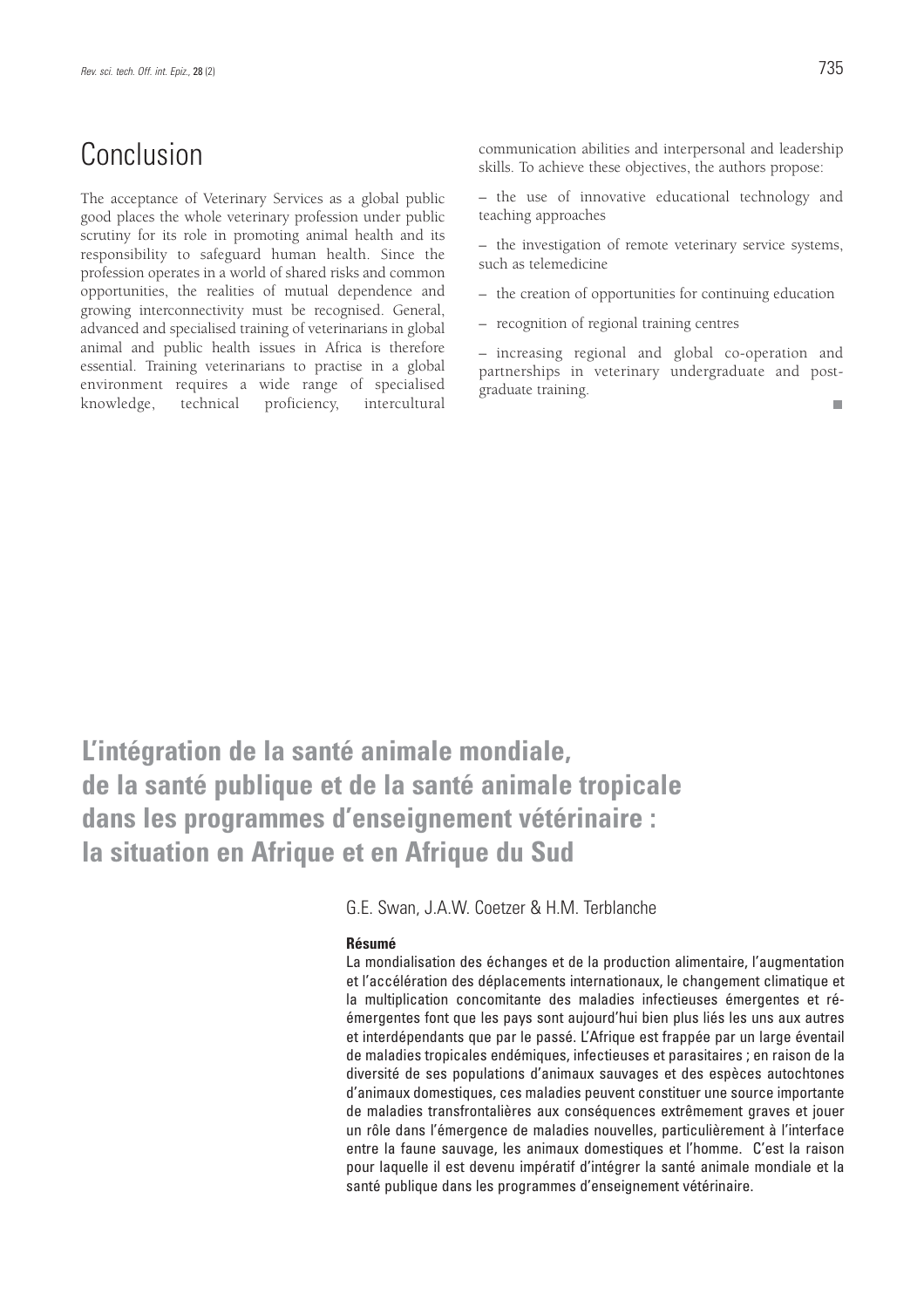Dans la plupart des pays d'Afrique sub-saharienne, l'enseignement vétérinaire s'est longtemps limité à qualifier des vétérinaires destinés à exercer leurs compétences dans le secteur de l'élevage ; plus récemment, les évolutions socio-économiques et la privatisation des Services vétérinaires, ainsi que la mondialisation et le risque accru de propagation de maladies transfrontalières ont conduit à réajuster les programmes d'enseignement. En Afrique du Sud, la formation initiale en médecine vétérinaire est davantage axée sur la clinique que dans d'autres régions du continent. Le programme d'enseignement aborde les principales questions de santé animale et de santé publique, sans s'attarder néanmoins sur leur importance à l'échelle mondiale.

Les auteurs décrivent le programme d'enseignement initial en médecine vétérinaire ainsi que les formations de post-doctorat en Afrique du Sud. Ils évoquent également la possibilité de donner plus de place aux filières optionnelles dans le programme actuel, la nécessité de procéder à des adaptations afin de relever les nouveaux défis qui se posent à la profession ainsi que la question de l'agrément et de la reconnaissance des formations vétérinaires. Enfin, ils examinent les nouvelles perspectives que les innovations technologiques peuvent apporter à l'enseignement initial et postdoctoral et à la formation continue, et soulignent l'importance de la collaboration régionale et internationale.

#### **Mots-clés**

Afrique – Afrique du Sud – Enseignement – Maladie transfrontalière – Maladies émergentes et ré-émergentes – Programme d'enseignement – Santé animale mondiale – Santé publique – Santé publique mondiale – Un monde, une seule santé.m.

**Integración en el plan de estudios veterinarios de temas de dimensión mundial relativos a la sanidad animal, la salud pública y la salud de los animales tropicales. El punto de vista de Sudáfrica/África**

G.E. Swan, J.A.W. Coetzer & H.M. Terblanche

#### **Resumen**

La mundialización del comercio y la alimentación, la intensificación y aceleración de los viajes internacionales, el cambio climático y la consiguiente escalada de enfermedades infecciosas emergentes y reemergentes son otros tantos factores que hacen que los países estén hoy en día más interconectados que nunca. África se ve asolada por una serie de enfermedades infecciosas y parasitarias tropicales endémicas que, dadas las diversas poblaciones de fauna salvaje y ganado autóctono que alberga, son susceptibles de actuar como reservorio de patologías transfronterizas o muy dañinas y de influir en la aparición de enfermedades, especialmente en las interfaces entre fauna salvaje, animales domésticos y seres humanos. Por ello es fundamental integrar las cuestiones de salud pública y animal en los planes de estudios veterinarios.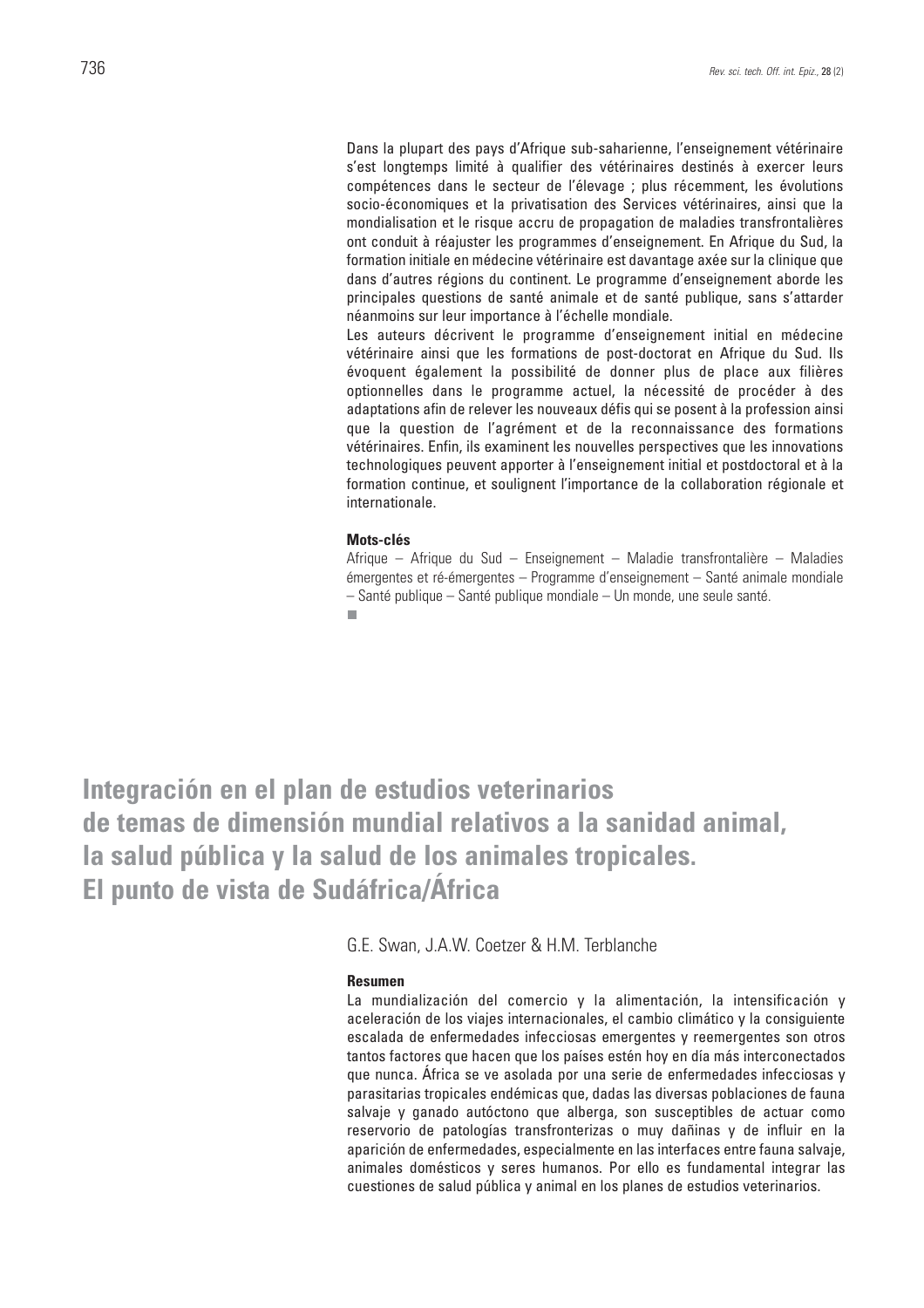En buena parte del África subsahariana, la enseñanza de la veterinaria se ha venido centrando en la formación de profesionales destinados a trabajar en el sector pecuario, aunque los cambios socioeconómicos y la privatización de los servicios veterinarios, así como la mundialización y el aumento del riesgo de propagación de enfermedades transfronterizas, han provocado ajustes en los planes de estudios. En Sudáfrica, la formación de los estudiantes está más orientada que en otras regiones al ejercicio de la veterinaria clínica. En los planes de estudios se tratan temas de salud pública y sanidad animal, pero sin hacer hincapié en la importancia que revisten a escala mundial.

Los autores describen el plan de estudios de la licenciatura de veterinaria y resumen los programas de estudios de tercer ciclo existentes en Sudáfrica. Se refieren asimismo a una concepción del actual plan de estudios más orientada a la elección de materias centrales, a la necesidad de adaptarse a los nuevos problemas que afronta la profesión y a la convalidación y homologación de los estudios veterinarios. Por último, examinan las posibilidades de utilización de tecnología innovadora en los estudios de licenciatura y de tercer ciclo y en programas de perfeccionamiento profesional, así como la importancia de la colaboración a escala regional e internacional.

#### **Palabras clave**

África – Educación – Enfermedades emergentes y reemergentes – Enfermedades transfronterizas – Plan de estudios – Salud pública – Salud pública mundial – Sanidad animal mundial – Sudáfrica – Un solo mundo, una sola salud.

п

# **References**

- 1. Baylis M. & Githeko A.K. (2006). Foresight. Infectious diseases: preparing for the future. Executive summary, 2006. Available at: www.foresight.gov.uk/Infectious%20Diseases/ t7\_3.pdf (accessed on 20 April 2009).
- 2. Brown C., Thompson S., Vroegindewey G.& Pappaioanou M. (2006). – The global veterinarian: The why? The what? The how? *J. vet. med. Educ.*, **33** (3), 411-415.
- 3. Brückner G. (2008). New challenges for the veterinary profession in global animal disease control and the trade in animals and animal products. *In* Proc. Faculty Day, Faculty of Veterinary Science, University of Pretoria, 7-8.
- 4. De Deken R., Obwolo M.J., Thys E. & Geerts S. (2004). The adjustment of curricula in veterinary faculties in sub-Saharan Africa. *In* Veterinary institutions in the developing world: current status and future needs (C. de Haan, ed.). *Rev. sci. tech. Off. int. Epiz.*, **23** (1), 383-390.
- 5. Edwards J. (2004). Global perspectives of veterinary education: reflections from the 27th World Veterinary Congress. *J. vet. med. Educ.*, **31** (1), 9-12.
- 6. Food and Agriculture Organization of the United Nations (FAO) (2004). – FAO Workshop on harmonising the curricula of veterinary faculties in East and Southern Africa. FAO, Rome.
- 7. Gage E.D. (2002). The globalization of veterinary medical education. *J. vet. med. Educ.*, **29** (4), 201-204.
- 8. King L.J. (2008). Collaboration in public health: a new global imperative. *J. vet. med. Educ.*, **35** (2), 150.
- 9. Kisauzi D.N., Tsutsumi Y. & Mlangwa J.E. (1993). Economics and planning in the veterinary undergraduate programme: a model for sub-Saharan Africa*. Rev. sci. tech. Off. int. Epiz.*, **12** (3), 707-716.